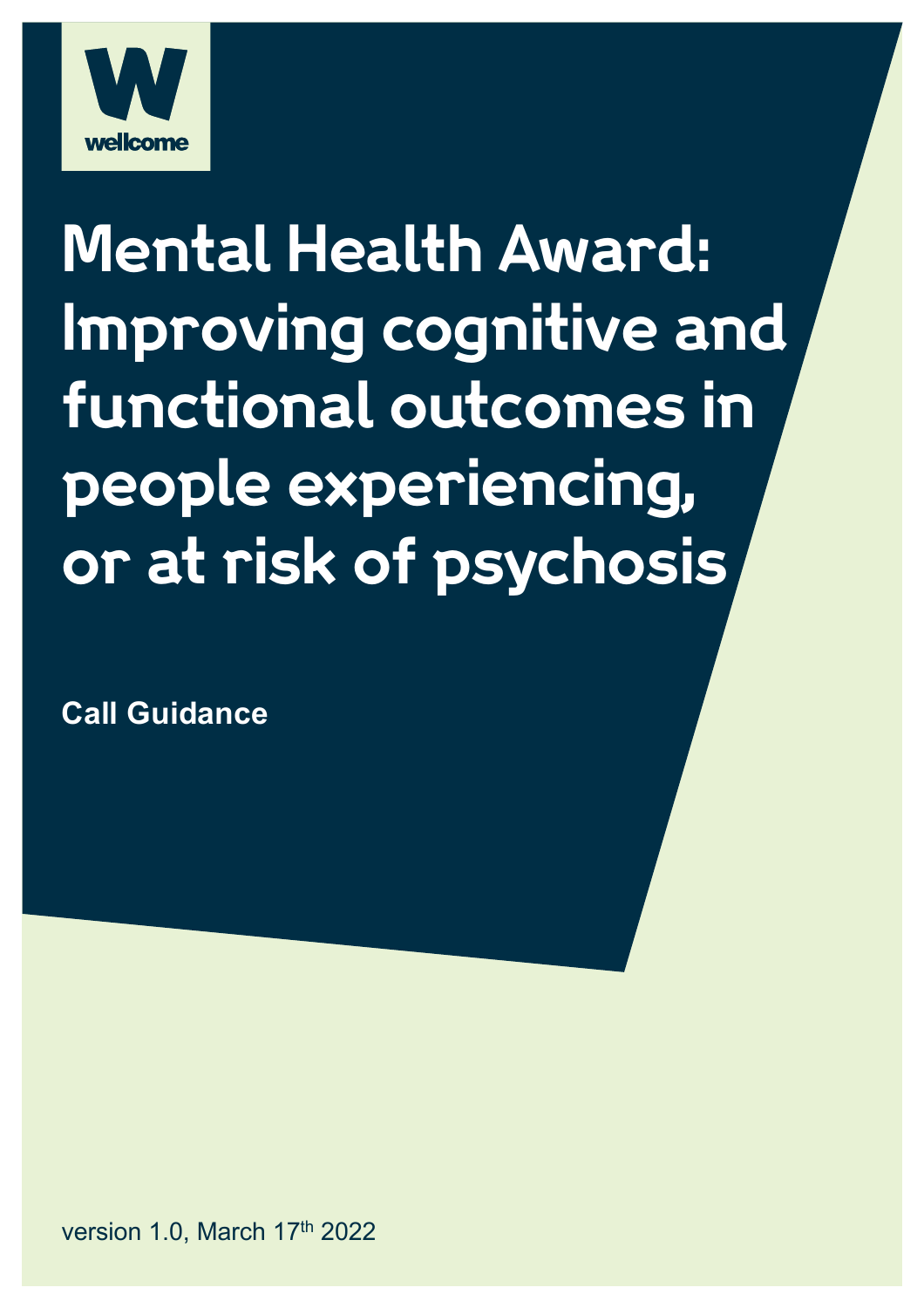# **Table of Contents**

| How should I involve people with lived experience in my research? |     | -3 |
|-------------------------------------------------------------------|-----|----|
| Examples of involvement at different stages of a research project | -3- |    |
| <b>Frequently Asked Questions (FAQs)</b>                          | 4   |    |
| Lived experience involvement                                      | 4   |    |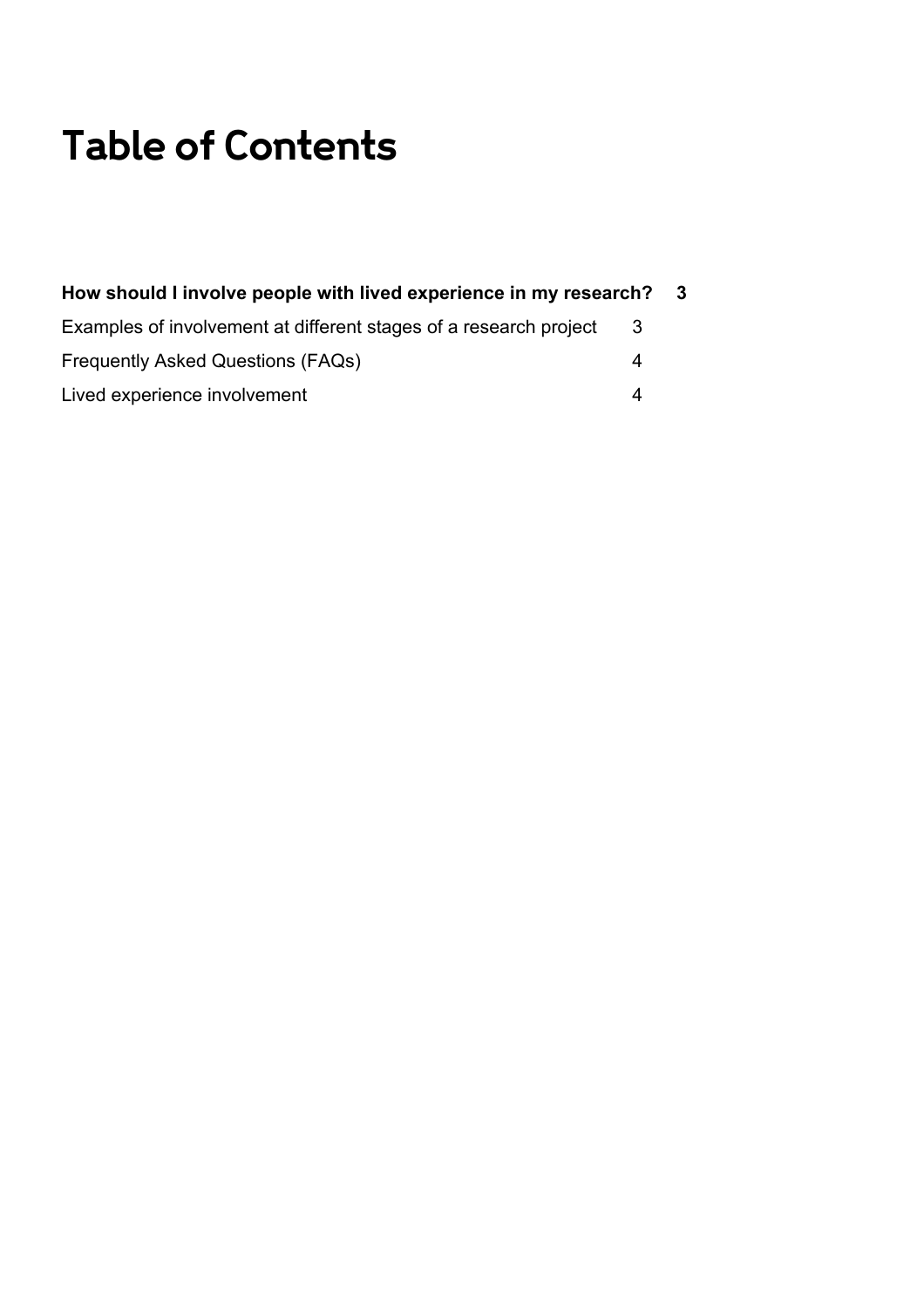# **How should I involve people with lived experience in my research?**

**We appreciate that research teams may have different levels of experience of involving people with lived experience in their research. Below we have provided a list of principles of involving lived experience experts in your project, and some examples gathered from teams we have previously funded of what this could look like at each stage of the research project.**

#### **Do:**

- Make sure lived experience is central to guiding how the research project is designed, implemented, monitored, and disseminated.
- Where possible, involve people with lived experience in writing your preliminary and full application (if shortlisted) to Wellcome for this funding call.
- Recognise lived experience experts as colleagues, valuing their expertise as you would with any other member of the project team.
- Involve a diverse group of people with lived experience, as one person is not able to speak on behalf of multiple communities and contexts.
- Compensate or pay lived experience contributors for their involvement and build these costs into your proposal.
- Acknowledge the contribution of lived experience experts to your project, by naming them on your applications and research outputs or papers (if they wish).

#### **Don't:**

- Treat people with lived experience as research participants. They should be involved as experts and inform the design, governance, and delivery of the research as, for example, co-applicants or coresearchers, collaborators, embedded colleagues, through advisory groups, or by gathering their perspectives through workshops or online discussions.
- Ask people with lived experience to tell their personal stories or background of mental illness – they may share this but only if they would like to. Instead, ask for their opinion and expertise on various elements of your research.
- Involve lived experience in small or inconsequential ways, such as only asking for their opinions after the major decisions about the project have been made or involving them only at the end of the project where their ideas cannot be incorporated.

Be too rigid on involvement. Many individuals can contribute in different ways (e.g. in workshops, over email).

### **Examples of involvement at different stages of a research project**

Please note: These examples are here for guidance and are not an exhaustive list of ways to involve people with lived experience throughout your research. We recognise that teams will have different methods of involving people with lived experience, depending on their project, and we are open to any method of involvement, so long as you justify this in your application. We also suggest teams consider multiple methods of involvement across all stages of the project, not just one example at each stage. Involvement (or exclusion) of people with lived experience at each stage of the project must be justified.

#### **Lived Experience Roles**

- As a co-applicant embedded within the research team (check that they meet the eligibility criteria as listed on the webpage).
- A co-researcher or a collaborator.
- As advisors or members of an advisory group this could be a group specifically for lived experience experts as part of a larger advisory group of experts.
- By collaborating through workshops or online discussions.

#### **Project design**

- Helping to develop the preliminary and full application (if shortlisted) submitted to Wellcome
- Reviewing and inputting into the study scope and design
- Refining and designing the research methodologies
- Reviewing and defining the opportunities that the proposed research has for impact, including applicability and acceptability in different contexts

#### **Data collection**

- Designing the methods for data collection
- Reviewing and/or designing any data collection approaches and tools, such as a participant recruitment plan (if applicable).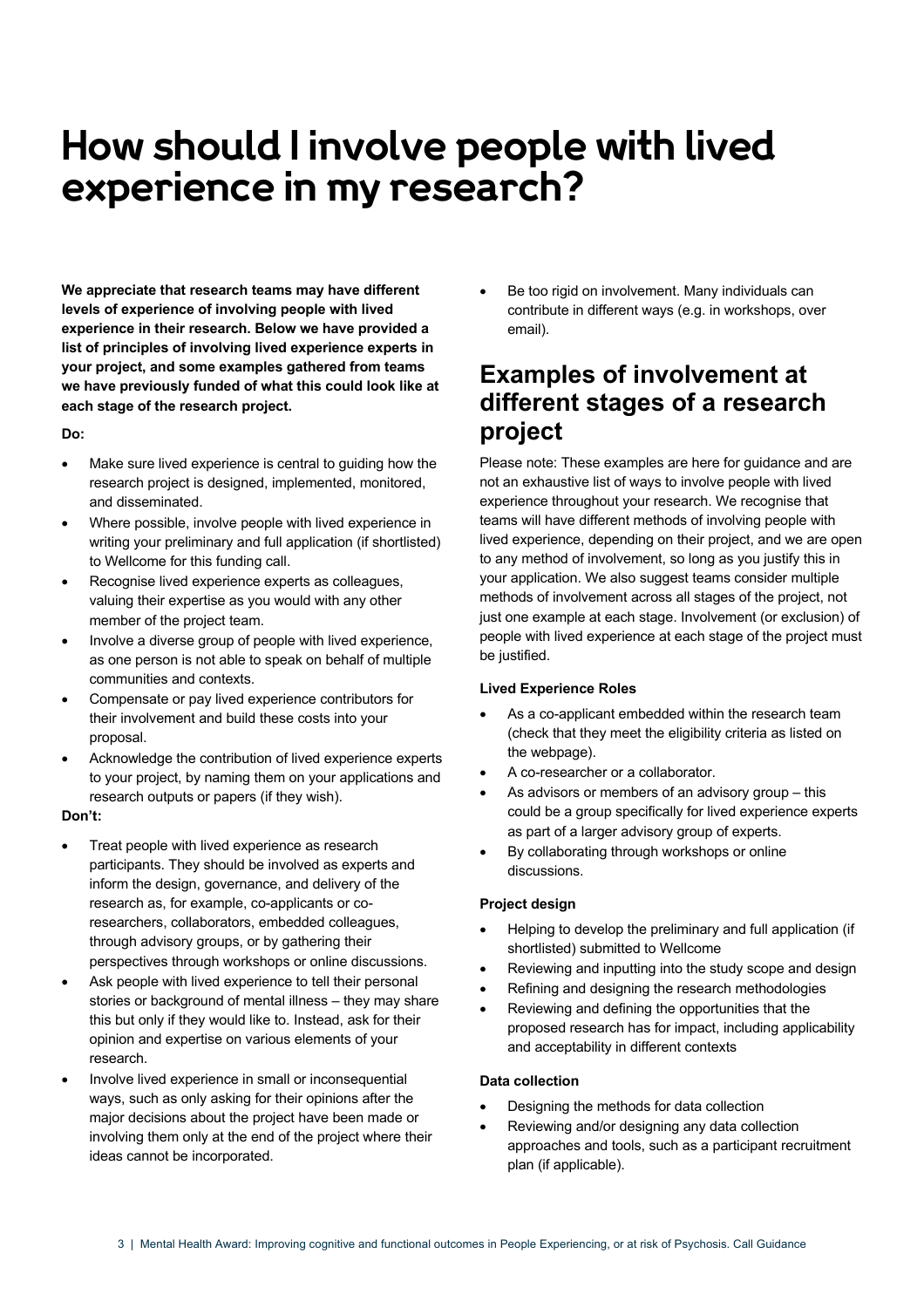#### **Analysis**

- Exploring the preliminary findings from the research and engagement with other people with lived experience and professionals to inform the interpretation of results and next steps/follow on experiments
- Discussing the impact of the findings with the project team.

#### **Reporting and dissemination**

- Contributing to/co-authoring publications/research papers including a sensitivity and accessibility check on language and terminology
- Co-developing outputs including papers, presentations, blogs
- Identifying the best knowledge dissemination routes and methods
- Writing reflective pieces about the project and/or their involvement in the project.

## **Frequently Asked Questions (FAQs)**

### **Lived experience involvement**

#### **What do you mean by people with lived experience?**

We understand lived experience as a unique form of knowledge, insight, and expertise, that comes from having experience of mental health challenges. When we refer to 'lived experience experts' or 'people with lived experience' we are referring to people who identify as having experienced psychosis broadly defined, either in the past or currently. People with lived experience do not need to have been diagnosed by professionals or have accessed formal mental health services.

#### **Should people with lived experience be involved in developing our application?**

We would welcome you to collaborate with people with lived experience on your preliminary and full application (if shortlisted). However, we recognise that this may not be possible for all research teams.

#### **If we are involving people at the application design stage, can we include that consultation charge for the work done prior to being awarded funding?**

No, this is not possible. Wellcome will not be held responsible for any costs associated with the production of a response to this funding call.

#### **Can people with lived experience be included as team members for this funding call?**

Yes, this is encouraged. We are looking for people with lived experience to be involved throughout the research and would welcome them being named as co-applicants on applications, so long as they meet the eligibility requirements. For more information on these requirements please refer to the main webpage.

#### **How should people with lived experience be involved in the research project?**

We recognise that there are a range of different ways that research teams can involve and collaborate with people with lived experience. For example, this may include, but not be limited to, expert advisors, co-researchers, advisory group members, or co-applicants. We are open to any methods and roles team choose, but we are expecting lived experience experts to be involved in the most appropriate ways to inform multiple aspects and stages of the research project. Key for us is that this is not tokenistic, or a tick box exercise and the approaches and roles are appropriate for the research aims and stage of the research.

#### **Do all projects need to involve people with lived experience?**

We expect lived experience experts to be involved in most projects and research that we fund. For example, all projects involving developing, testing or understanding interventions for people with or at risk of psychosis must have lived experience involvement. However, we understand that in some limited circumstances, involvement may not be appropriate. In these cases, we require a clear justification of why there is no lived experience involvement, and this will be assessed during the review process.

#### **How many lived experience advisors would you like to see on the project?**

This is entirely up to the research team and will depend on how you plan on involving people with lived experience. We will be reviewing the justification you provide for the chosen approach, to ensure that people with lived experience are meaningfully involved throughout the project.

#### **To what degree of detail do we need to indicate who we involve as people with lived experience? At the application stage (preliminary or full), do we need to have identified individuals already, or is the identification strategy sufficient?**

We recognise that teams may be at different stages in developing their plans and some teams may have already identified individuals, whereas others may not yet have identified those they are going to work with. When reviewing applications, we will be considering the strength of your proposed plans for involving people with lived experience. As part of this we will review how you plan to identify people who have relevant knowledge, skills and experience to inform your specific proposal.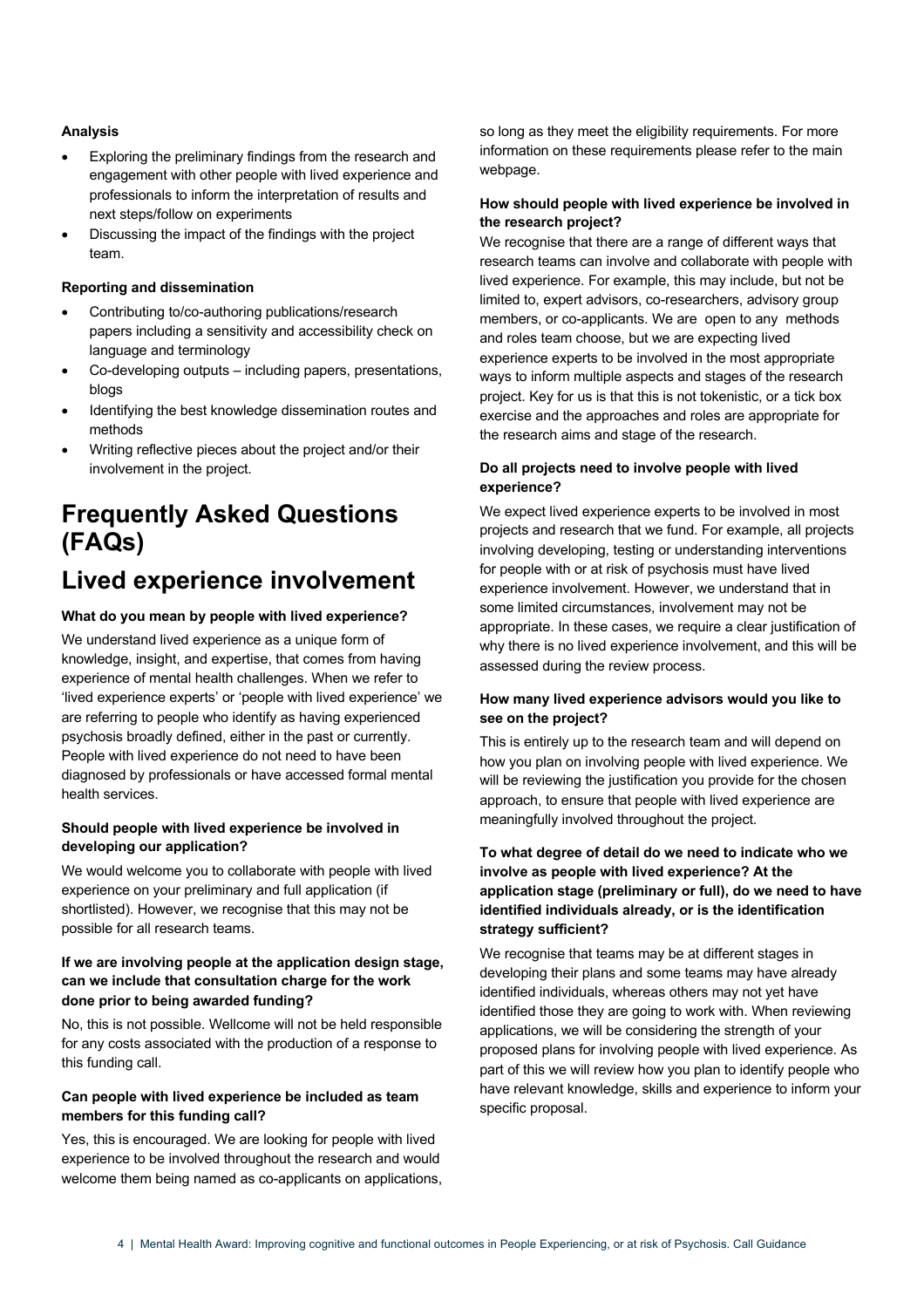#### **Will we need ethical approval to involve lived experience advisors in our project?**

We are expecting people with lived experience to be involved in informing the design, governance, and delivery of the projects. This is distinct from any research you will be conducting with participants. Therefore, their roles would be in contributing advice, knowledge and expertise to the design, governance, and delivery of the project. This will likely mean that you do not need ethical approval to work with people in this way and that you can incorporate their contributions as you would with any other advisor, collaborator, or coresearcher. However, some institutions do vary with their requirements for ethical approval so we would encourage you to check with your institution.

#### **How can we ensure that lived experience experts are properly supported in their roles?**

We encourage research teams to build a positive and supportive work environment in their project team and for collaborating with lived experience experts. There are proactive steps teams could take to support lived experience experts to feel more embedded in a project, such as jointly agreeing best ways of collaborative working, providing technical training if required, and encouraging team members to clarify acronyms and jargon regularly. Regular team checkins where team members (including lived experience experts) feel able to raise any issues and how to address them could help to mitigate future issues around lack of support arising. The Wellcome lived experience team will also be running workshops with funded teams on lived experience involvement to enable teams to share and develop their practice and gain support.

#### **Should people with lived experience be paid for their involvement?**

Yes, we expect people with lived experience to be appropriately compensated or paid for their time. The budget that must be completed during the application process should include appropriate remuneration for lived experience experts and costs for involvement.

We cannot advise on ways to appropriately compensate or pay people with lived experience, as approaches differ between organisations and contexts. However, when thinking about appropriate compensation or payment, we would encourage you to think about the experience, knowledge, and skills that someone will be bringing to the project, as well as their responsibility within the process. Please make sure you are appropriately budgeting for the costs needed to support meaningful involvement, as set out in your proposals. For example, this could include (but not be limited to):

- Consultant fees for LE experts on the project
- Travel costs
- Salary costs for LE researchers embedded in a team
- Expenses to support meetings or workshops

#### **Is there any advice if those involved with lived experience are in receipt of social security, in terms of the implications of being paid for their involvement?**

It is not possible for us to advise on social security, as the arrangements will be different in different countries. It is the responsibility of the research team to ensure that they are abiding by any relevant regulations in their context, and we would encourage you to seek advice from relevant local organisations if needed.